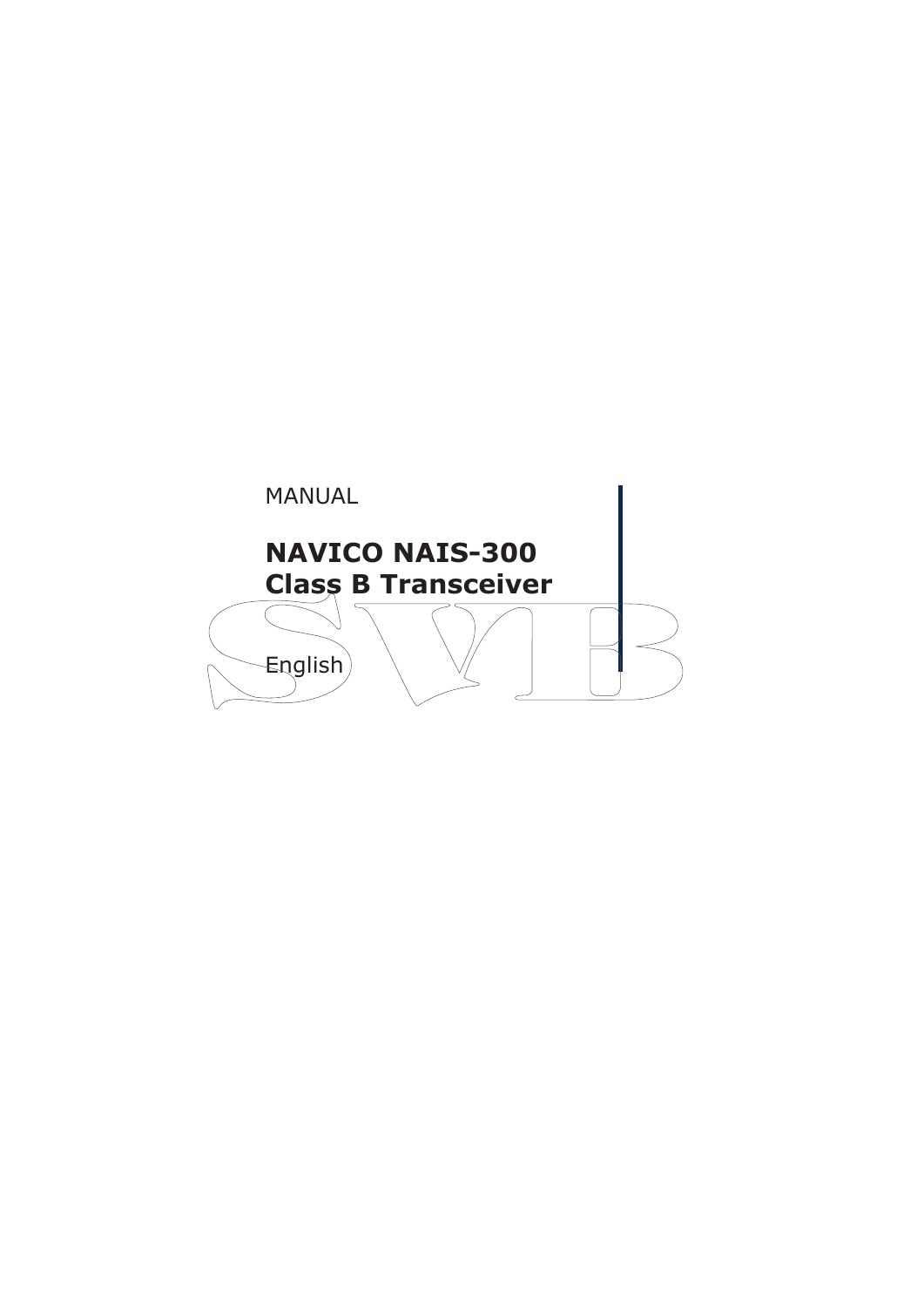

The technical data, information and illustrations contained in this publication were to the best of our knowledge correct at the time of going to print. We reserve the right to change specifications, equipment, installation and maintenance instructions without notice as part of our policy of continuous development and improvement.

No part of this publication may be reproduced, stored in a retrieval system or transmitted in any form, electronic or otherwise, without prior permission from Navico AS. No liability can be accepted for any inaccuracies or omissions in the publication, although every care has been taken to make it as complete and accurate as possible.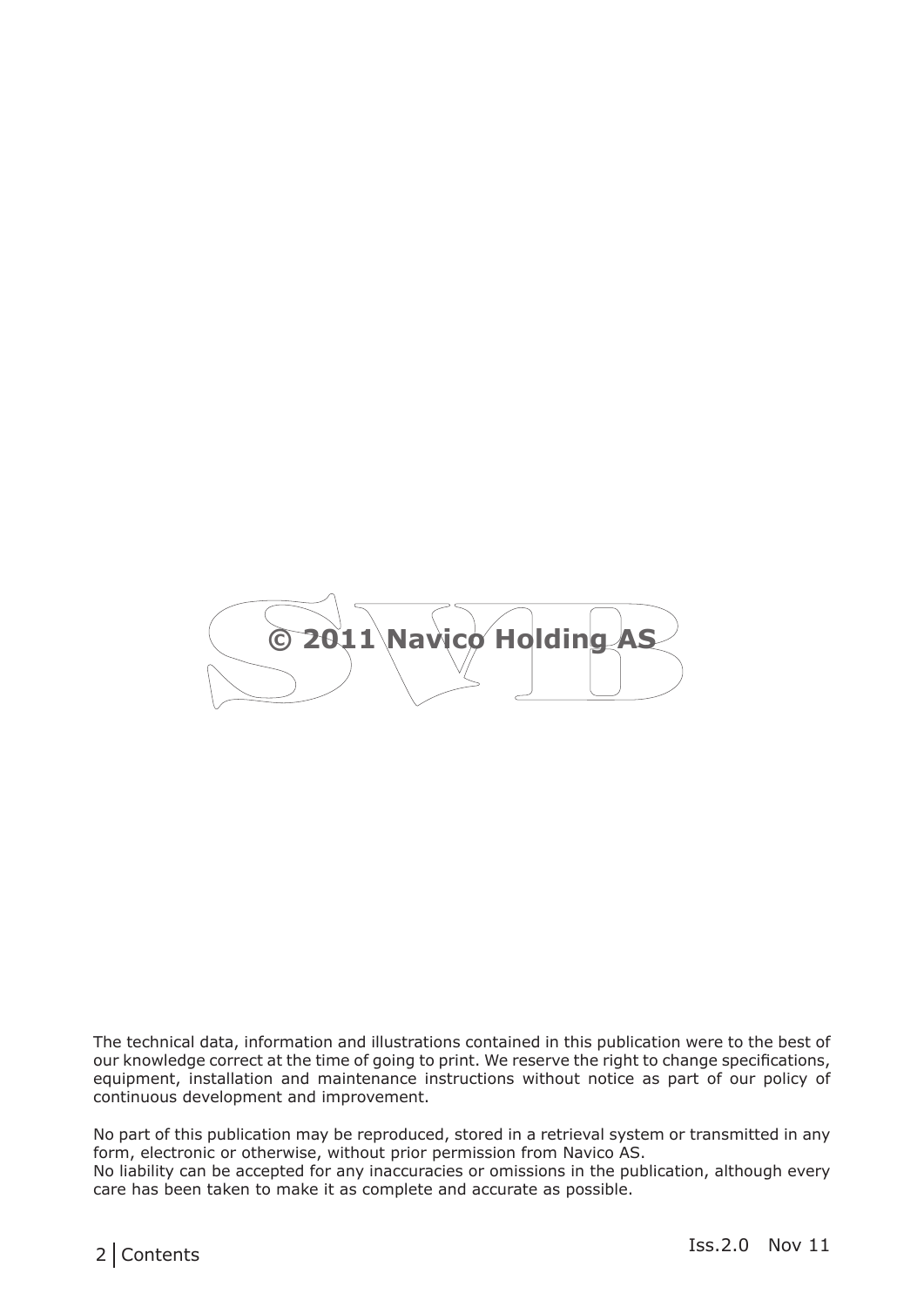# **Contents**

| 1 Introduction                             | 5  |
|--------------------------------------------|----|
| 1.1 General overview                       | 5  |
| 1.2 SimNet/NMEA2000                        | 6  |
| <b>2 Installation</b>                      | 7  |
| 2.1 General                                | 7  |
| 2.2 Mounting                               | 7  |
| 2.3 Cabling                                | 8  |
| 2.4 SimNet/NMEA2000 cable (supplied)       | 9  |
| SimNet (300-N model only)                  | 9  |
| NMEA2000 (300-L model only)                | 10 |
| 2.5 NMEA0183-HS (RS232 supplied)           | 10 |
| 2.6 NMEA0183-HS (RS485 not supplied)       | 10 |
| 2.7 Transmit-disable switch (not supplied) | 10 |
| 2.8 GPS antenna                            | 10 |
| 2.9 VHF antenna (not supplied)             | 12 |
| <b>3 Configuration</b>                     | 15 |
| 3.1 General                                | 15 |
| 3.2 Connecting to a computer               | 15 |
| <b>4 Operation</b>                         | 17 |
| 4.1 General                                | 17 |
| 4.2 Indicators                             | 17 |
| <b>PWR</b>                                 | 17 |
| BIIT (Built In Integrity Test)             | 17 |
| <b>TX</b>                                  | 18 |
|                                            |    |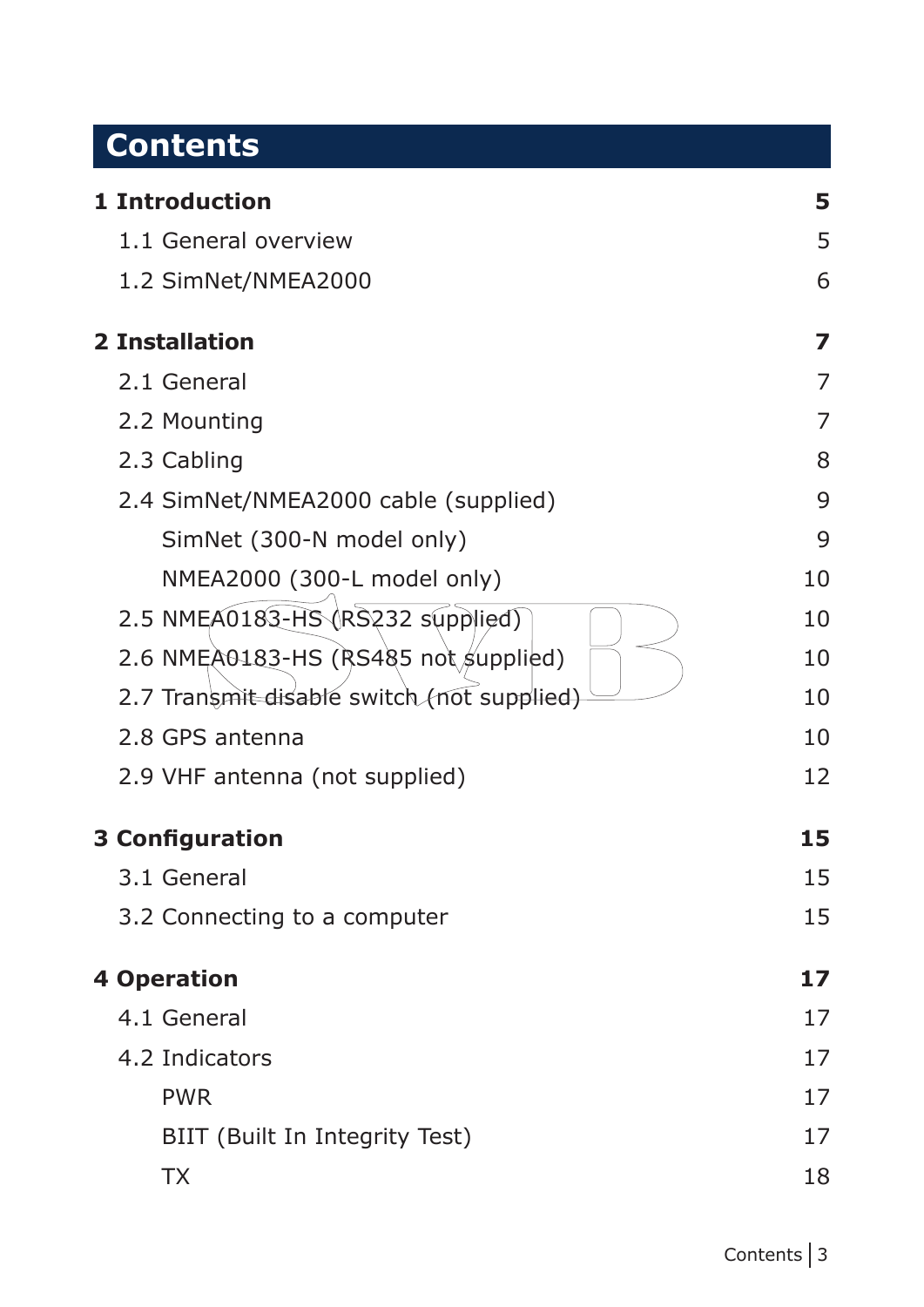| <b>RX</b>  |                                         | 18 |
|------------|-----------------------------------------|----|
|            | 4.3 Enable/disable switch (Silent Mode) | 18 |
| 5 Appendix |                                         | 19 |
|            | 5.1 Maintenance                         | 19 |
|            | 5.2 Troubleshooting                     | 19 |
|            | 5.3 Accessories                         | 19 |
|            | 5.4 Product specifications              | 20 |
|            | 5.5 Dimensions                          | 22 |
|            | 5.6 Service and warranty                | 22 |
|            | 5.7 Declaration of Conformity (EU)      | 23 |

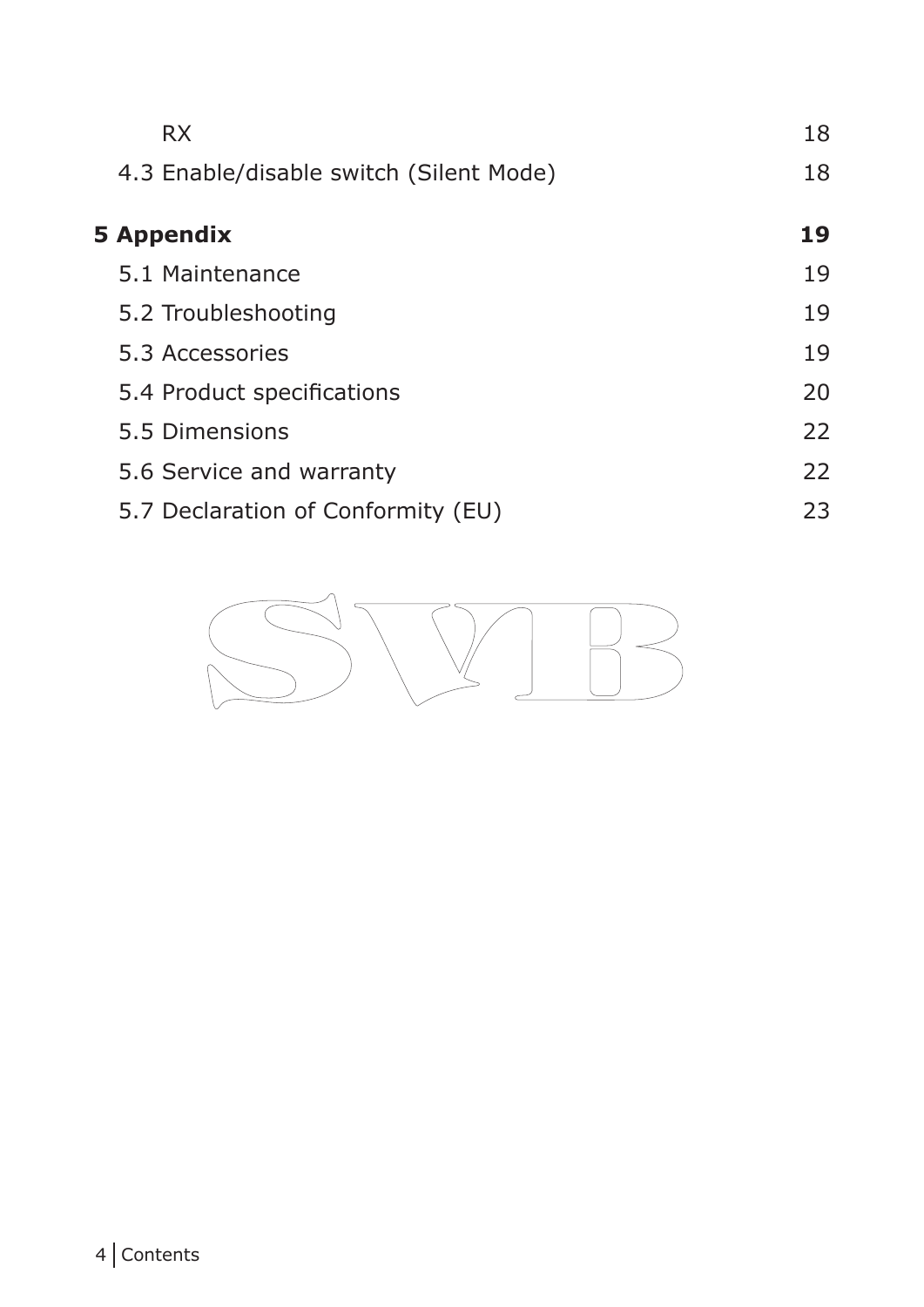## **1 Introduction**

### **1.1 General overview**

The NAIS-300 is a Class B Transponder that's purpose is to transmit the position and other information about your vessel, to other AIS equipped vessels. It is housed in a rugged waterproof enclosure to withstand the rigors of the marine environment.

The NAIS-300 uses a sophisticated automatic digital time sharing technology which enables the exchange of static information like; MMSI (Maritime Mobile Service Identifier) Number, Vessel's Name, Call Sign and Type. Also dynamic data like; Position, Course, Distance and more, from ship to ship, and from ship to shore based traffic stations.

When connected to a compatible chart plotter, it will provide a representation of the position and movements of all AIS equipped vessels within VHF range

The advantages of the NAIS-300 are:

- Increased awareness of the current shipping situation within your VHF range through the exchange of data between vessels.
- Improving traffic management in busy shipping lanes through exchanging information between vessels and shore based traffic stations.
- Reporting information automatically in shipping areas where it is mandatory.



*As with all electronic navigational equipment, it is only an aid to navigation and should not be used as a substitute for good seamanship.*

*Remember - Maritime law requires that you keep a good lookout at all times.*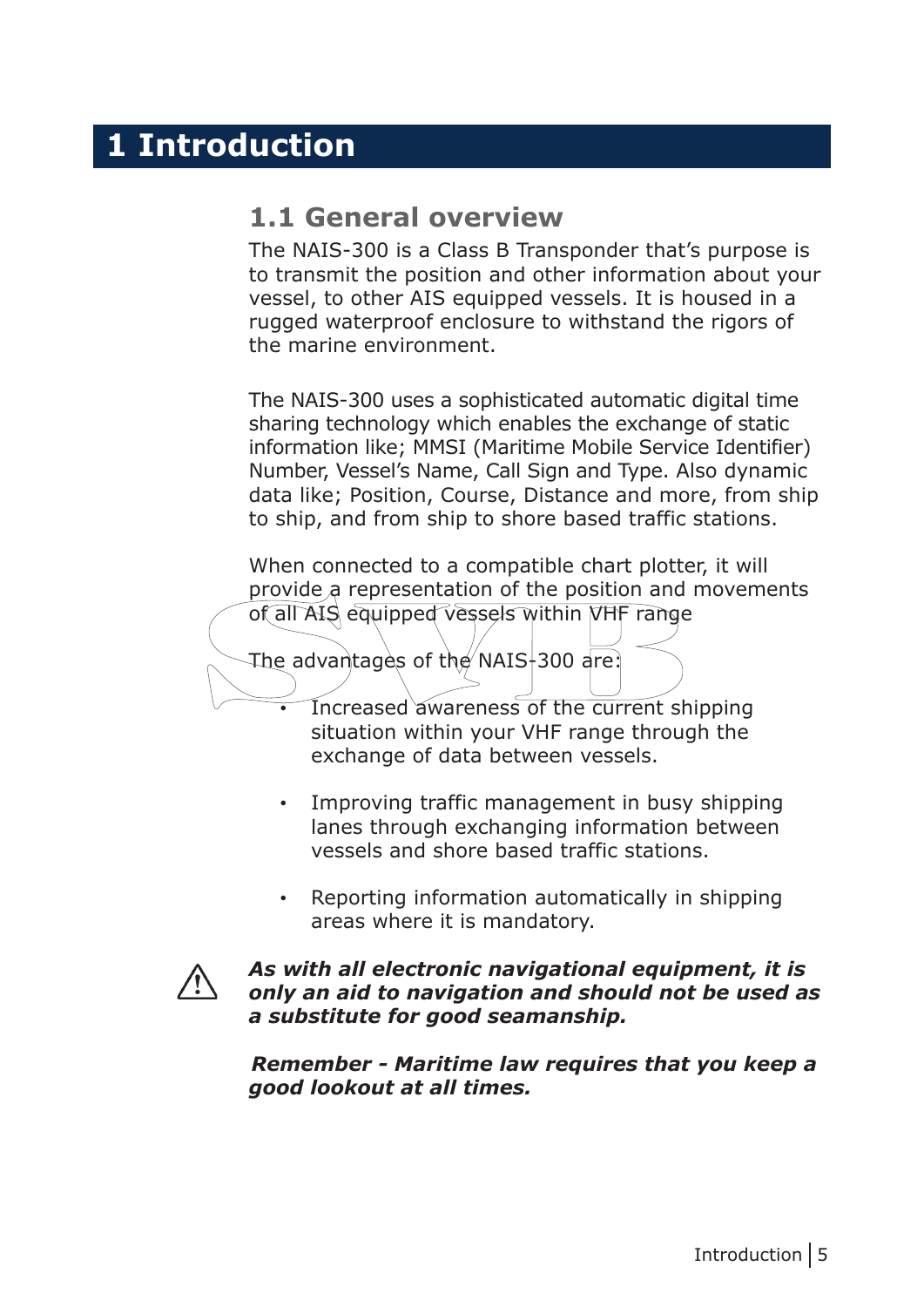## **1.2 SimNet/NMEA2000**

SimNet is Navico's proprietary high speed data bus network compatible with NMEA2000. It provides intelligent sharing of data and control information between a wide range of marine electronics and instruments.

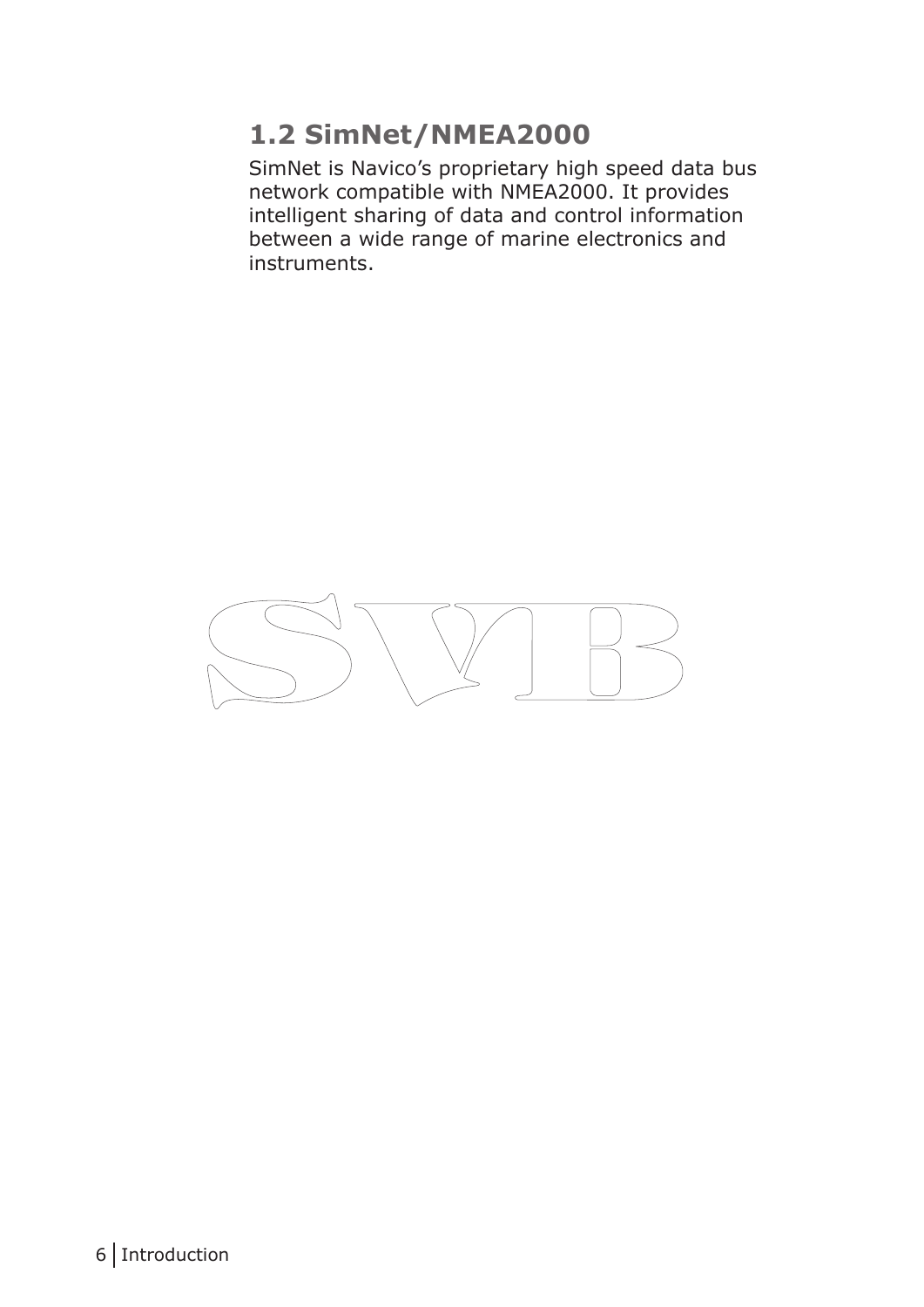## **2 Installation**

## **2.1 General**

The NAIS-300 is designed to be mounted on a flat surface somewhere out of sight, but easily accessible. However, to determine the best possible location, you need to consider how and where, you are going to run the cabling from the sides of the unit.

The NAIS-300 is very simple to install, however, the performance of the equipment is directly affected by the quality of the installation. Please read these instructions carefully before attempting installation. If in any doubt, consult a qualified marine electronics engineer.

## **2.2 Mounting**

The transceiver requires a flat surface with a minimum area of at least 210mm  $\times$  130mm (8.3in  $\times$  5.1in) for mounting, with an overall area of  $210$ mm x 250mm (8.6in  $x$  9.8in) to allow for cables.

The surface should be rigid and sturdy enough to be able to support the weight of the unit, taking into account the shock loads likely to be encountered when the vessel is under way in heavy seas.

- **1** Hold the unit against the surface where it is to be mounted, and mark the position of the four holes with a pencil.
- **2** Drill a 3.7mm (.145in) hole on each corner mark.
- **3** Align the holes on the NAIS-300 with those you have just drilled, and fasten with the 4 - No.8 x 3/4 self tapping screws supplied.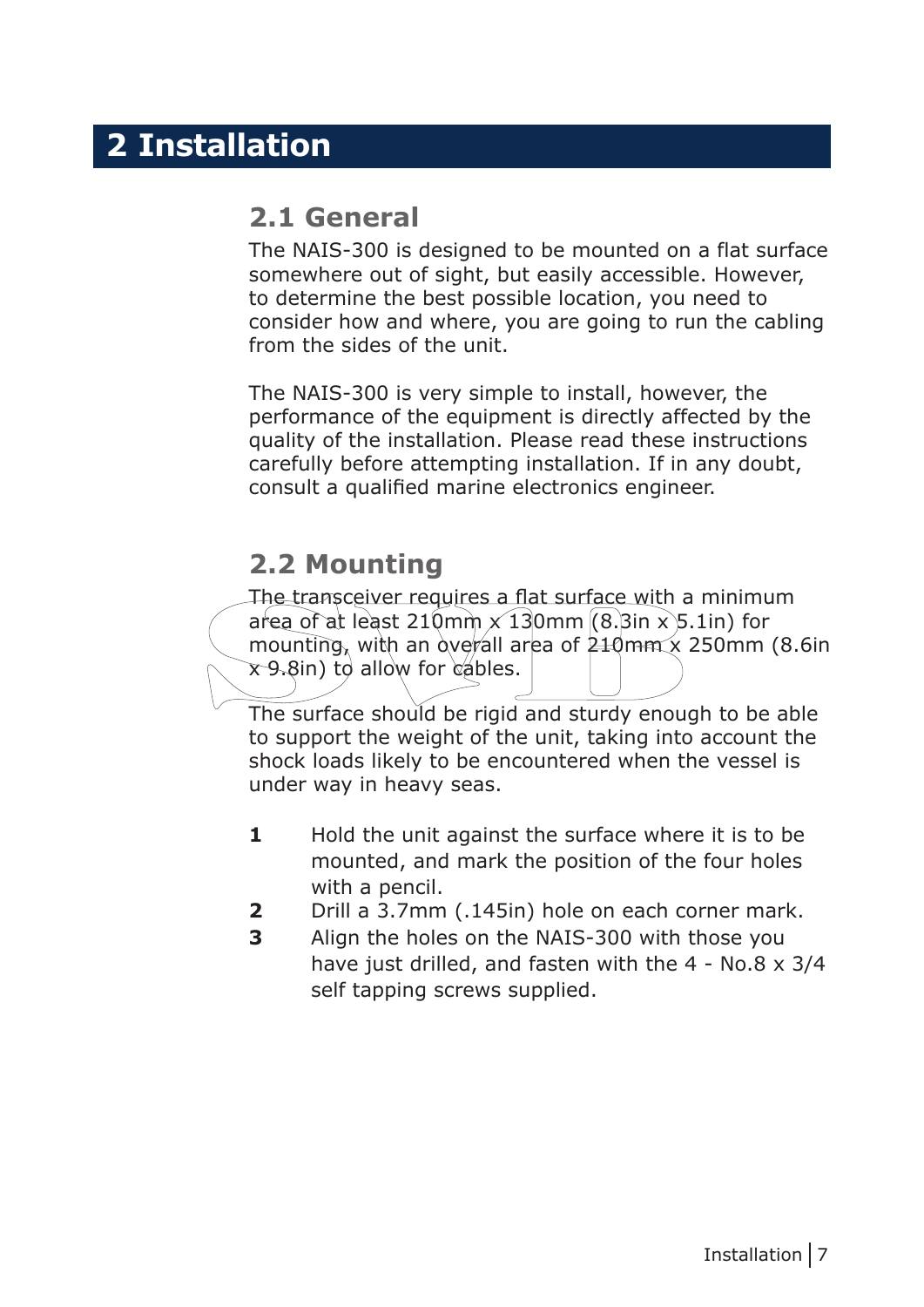## **2.3 Cabling**

Once you have secured your NAIS-300 to a flat surface, you will need to connect the power, SimNet/NMEA2000 and RS232 cables supplied with the unit. The RS485 cable and switch are not supplied, but would be fitted in the same manner.



*Figure 2.2 - NAIS-300 assembly*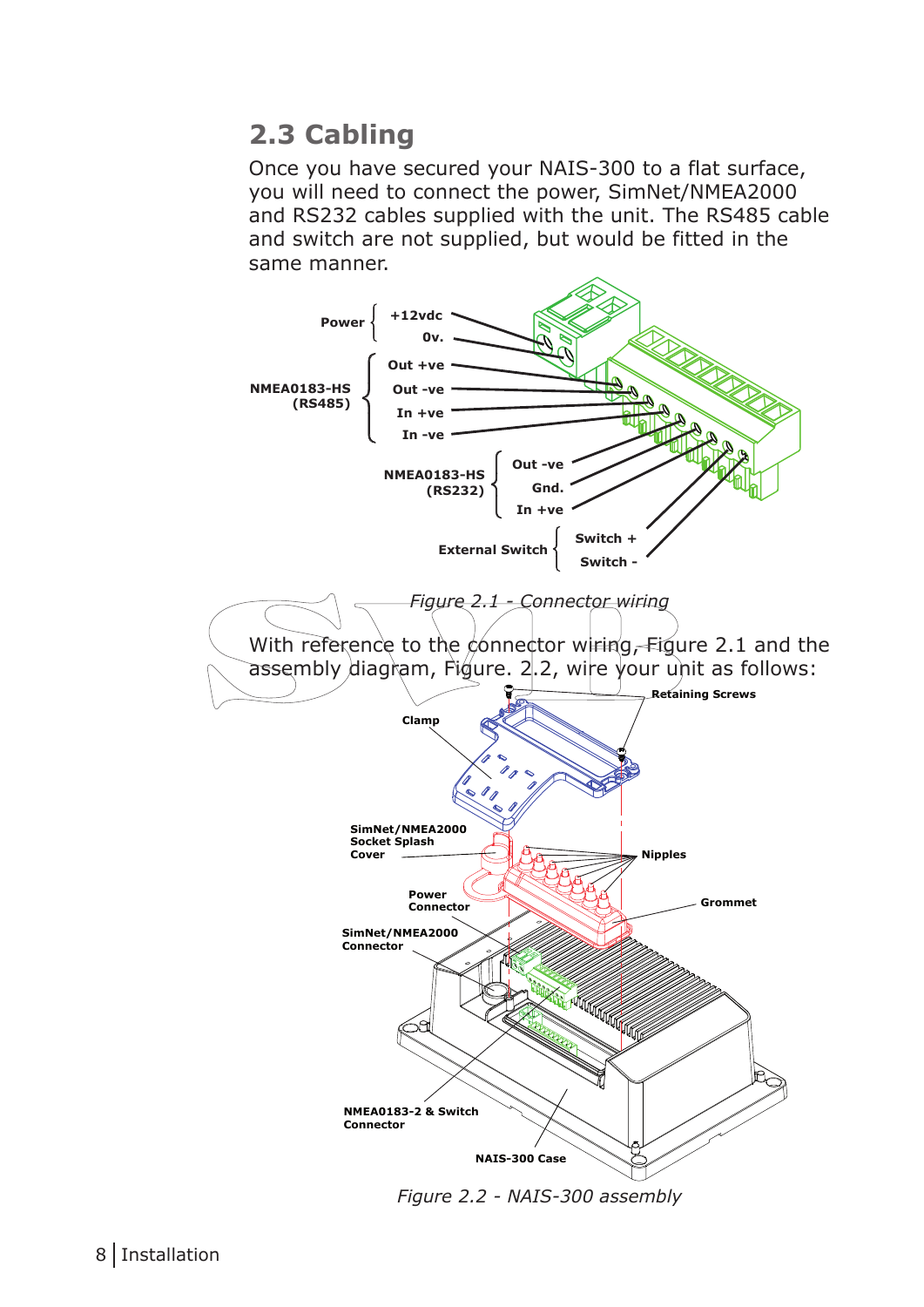- **1** Choose the nipples directly above the parts of the connector you want to wire into and cut off the top section to the required diameter.
- **2** Pass the power and RS232 cables through the cradle and then through the hole in the respective nipple.
- **3** Bare the ends of the cables and wire into the correct section of the connector.
- **4** Once you have wired the two connectors, firmly push them into their mating part in the main unit.
- **5** Slide the grommet down the cable until it is seated on the main housing. Make sure that there is a little excess cable beneath it, ensuring that the cable is not pulled tight.
- **6** Place the clamp over the grommet and screw down with the two screws supplied.
- **7** Make a small loop from the cables and cable tie them down to the tongue of the clamp.



*Figure 2.3 - NAIS-300 showing finished wiring assembly*

## **2.4 SimNet/NMEA2000 cable (supplied)**

The NAIS-300 is connected to the SimNet/NMEA2000 databus using the cable supplied. Pull the splash cover off of the SimNet/NMEA2000 socket, ensure the connector on the end of the cable is in the correct orientation and press firmly into the socket.

### **SimNet (300-N model only)**

With the supplied cable connected to the NAIS-300, connect the other end into the vessels SimNet network.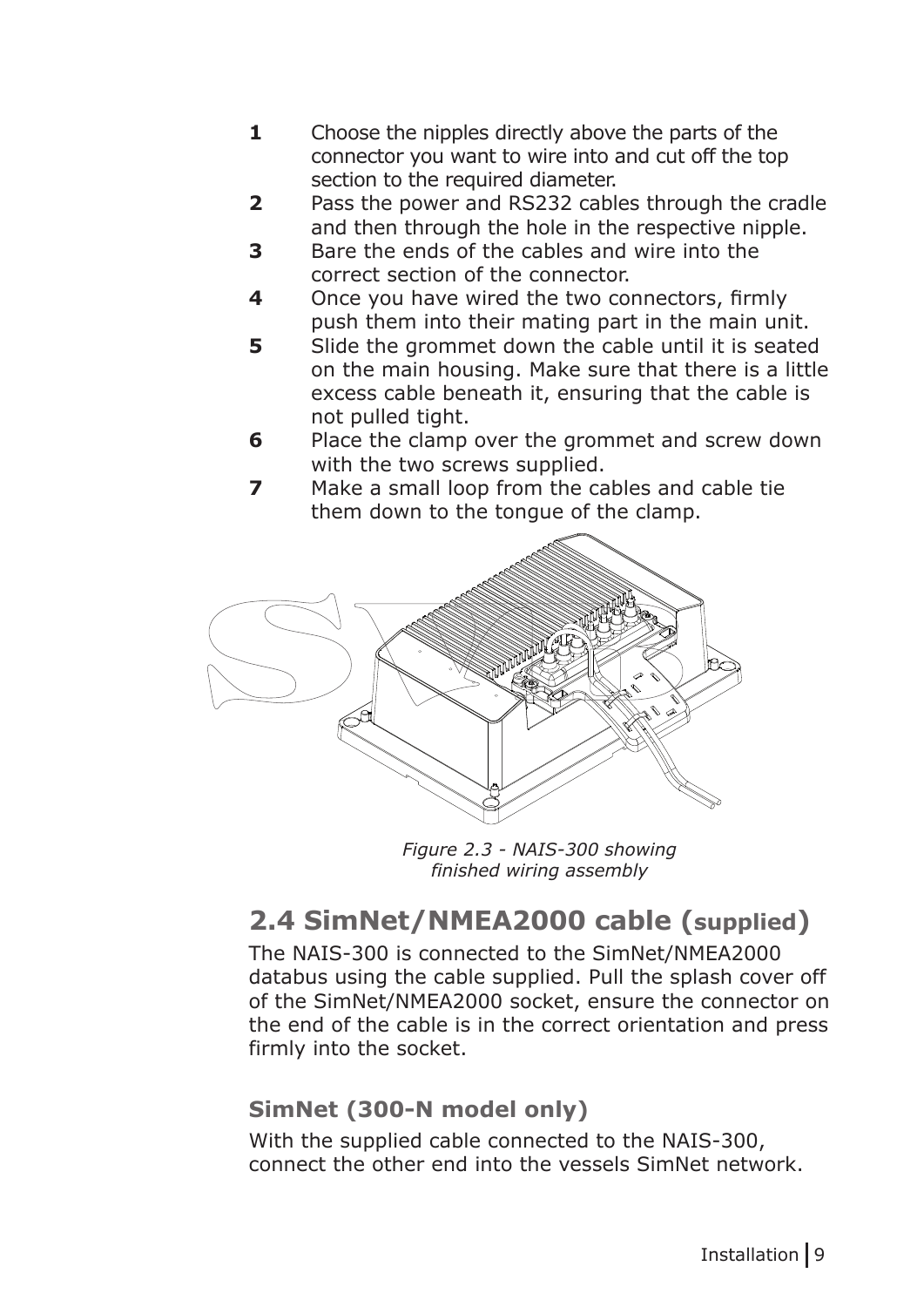### **NMEA2000 (300-L model only)**

With the supplied cable connected to the NAIS-300, connect the other end into the supplied T-connector, then connect this into the vessels NMEA2000 network.

### **2.5 NMEA0183-HS (RS232 supplied)**

This data cable is used to connect the NAIS-300 to a PC or laptop in order to configure it, and for AIS enabled PC chartplotter applications. For further information regarding the wiring of this cable please refer to chapter 3.2

**2.6 NMEA0183-HS (RS485 not supplied)** This data cable is used for connectivity to AIS enabled chart plotters and other marine equipment with an NMEA0183-HS interface. For wiring information, refer to Figure 2.1.

*(NMEA0183-HS is specified at 38.4kbaud and is not compatible with conventional NMEA0183, which operates at the lower speed of 4800baud)* ි

## **2.7 Transmit disable switch (not supplied)**

Any momentary action, push to make switch can be used. Take a wire from each terminal of the switch and wire them into the connector. Refer to figure 2.1. Because there is negligible current drawn through this cable, any suitable two core cable will do, providing it forms a good seal once inserted in the grommet. Refer to section 4.3.

### **2.8 GPS antenna**

NAVICO GPS 1330-N antenna is supplied with NAVICO NAIS-300 Class B Transceiver and must be installed in accordance with the instructions given here. Do NOT connect any other GPS antenna to the transceiver.

The antenna, ideally needs to be mounted as low as possible with a clear view of the sky to minimise errors due to movement over and above the transitory movement of the vessel.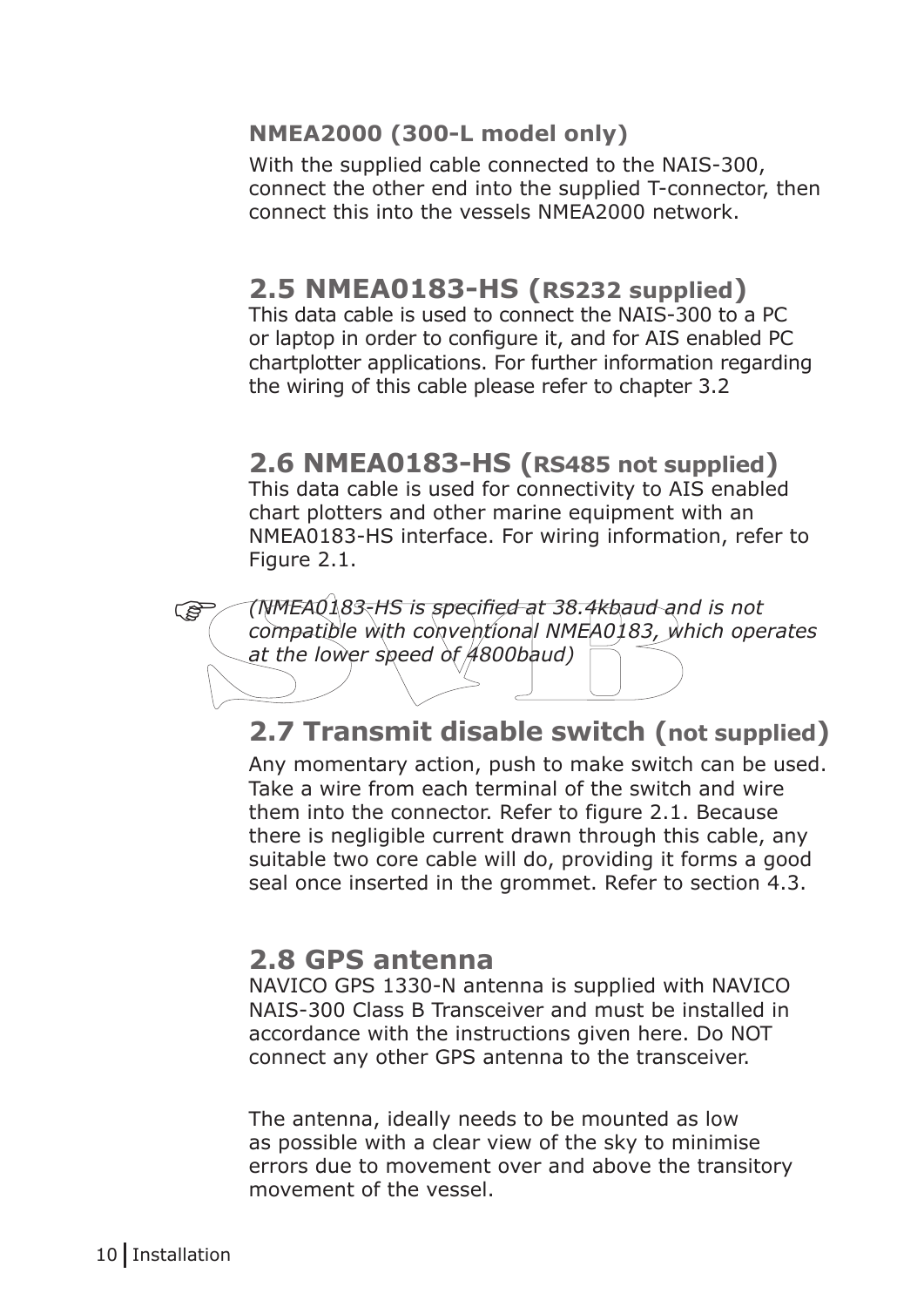The GPS antenna is capable of being flush mounted on a suitable flat area of the cabin roof or deck area. In this configuration, fit the supplied rubber gasket under the antenna and use the four threaded studs, nuts and washers to fix the antenna down.



*The cable can be routed in the molding to drop down directly underneath, or by breaking out the thin traps, the cable can be routed out of the side of the antenna.* Rx

Alternatively, the antenna may be fixed on a standard  $1''$ threaded mounting pole (Not supplied). Attach the supplied mounting base to the antenna with the four screws, thread the cable down the center hole and through the pole. Thread the pole into the mounting base, before attaching the pole to the superstructure. t<br>3

To minimize interference, place the antenna in a position away from steel constructions, wires, metal masts, sources of electrical interference, such as radar etc. If installing



the GPS antenna close to other antennas, mount it either above or below their radiation beams.

The antenna cable is terminated in a screw fit connector (SMA). Push the antenna plug into the socket on the side of the unit and screw down the retaining collar. *Figure. 2.3 - Antenna connections*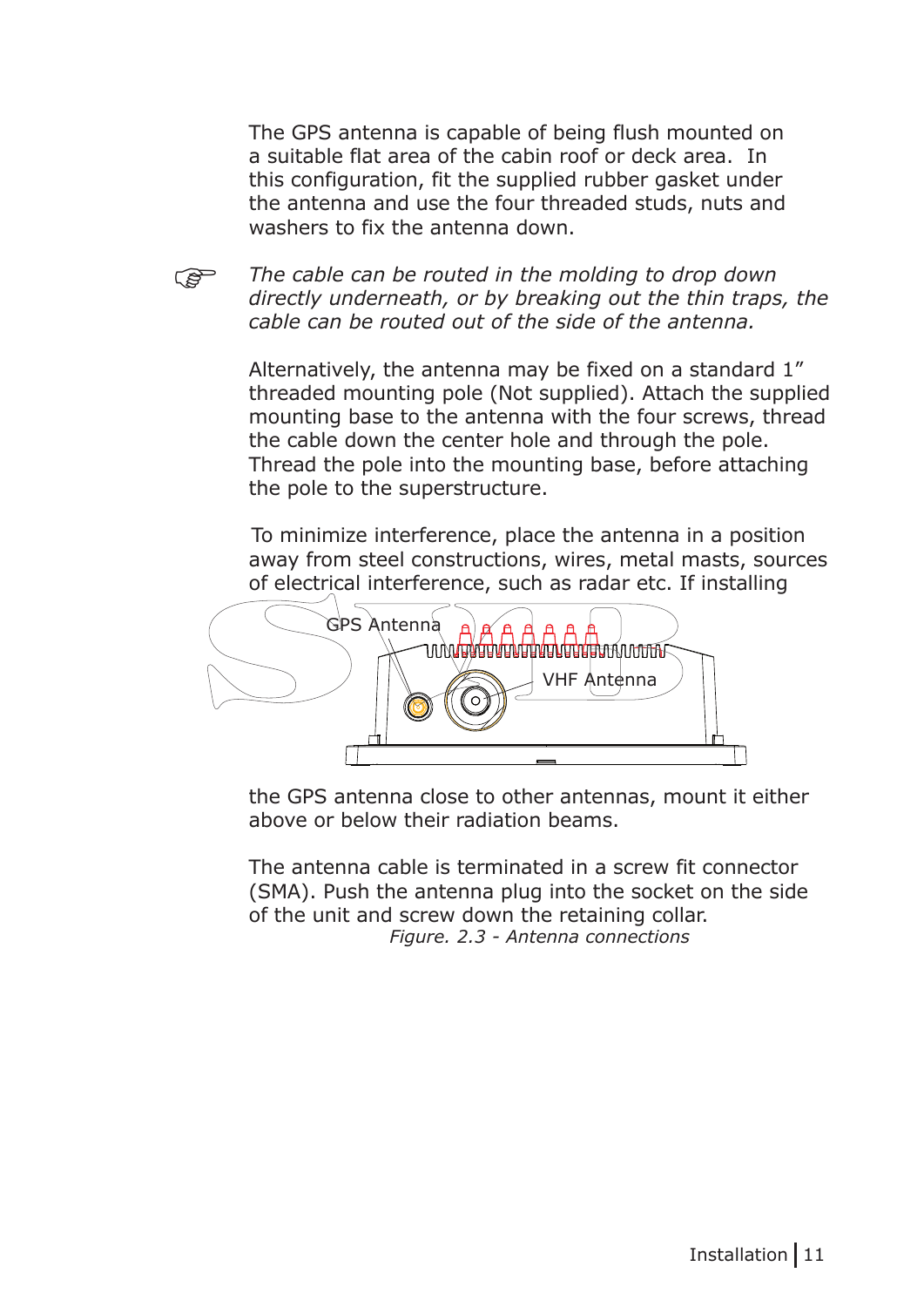## **2.9 VHF antenna (not supplied)**

**P** 

*North American Users - To meet FCC (Federal Communications Commission) rules on Radio Frequency Exposure, it is recommended that the VHF antenna is mounted at least 3m (10ft) away from any area accessible to any personnel on board. If this distance is achieved by vertical separation, the antenna must be at least 5m (16.5ft) above deck. This guideline applies only to antennas not exceeding 3dBi gain.*



#### *Failure to observe these recommendations may expose those within the MPE (Maximum Permitted Exposure) radius of 1m (3ft) to RF absorption levels that exceed the FCC safe limits.*

The most important factor in the performance of any AIS transceiver will be the quality and positioning of the antenna.

As the range of VHF signals are governed by line of sight, the antenna should be placed as high as possible, while remaining clear of any metallic objects.

Long whip antennas are generally recommended for larger boats, although the most popular antennas for marine use is 1m (3ft 3in) long. On sailboats these are usually mounted on the masthead, where the length of the antenna keeps it clear from the navigation lights and wind vanes. This type of antenna can also be mounted on the cockpit roof or powerboat garages.

For maximum range, it is recommended that a VHF antenna specifically tuned for use with an AIS is used, and mounted away from the standard VHF antenna. Vertical separation is preferred, but where this is not practical, at least 5 metre horizontal spacing is recommended



*The antenna coaxial cable and any connectors used must be rated at 50Ω. Under no circumstances should standard domestic TV cable and connectors be used. Incorrectly rated cabling and connectors could result in power not reaching the antenna, but also power could be reflected back into the NAIS-300 unit, reducing its performance.*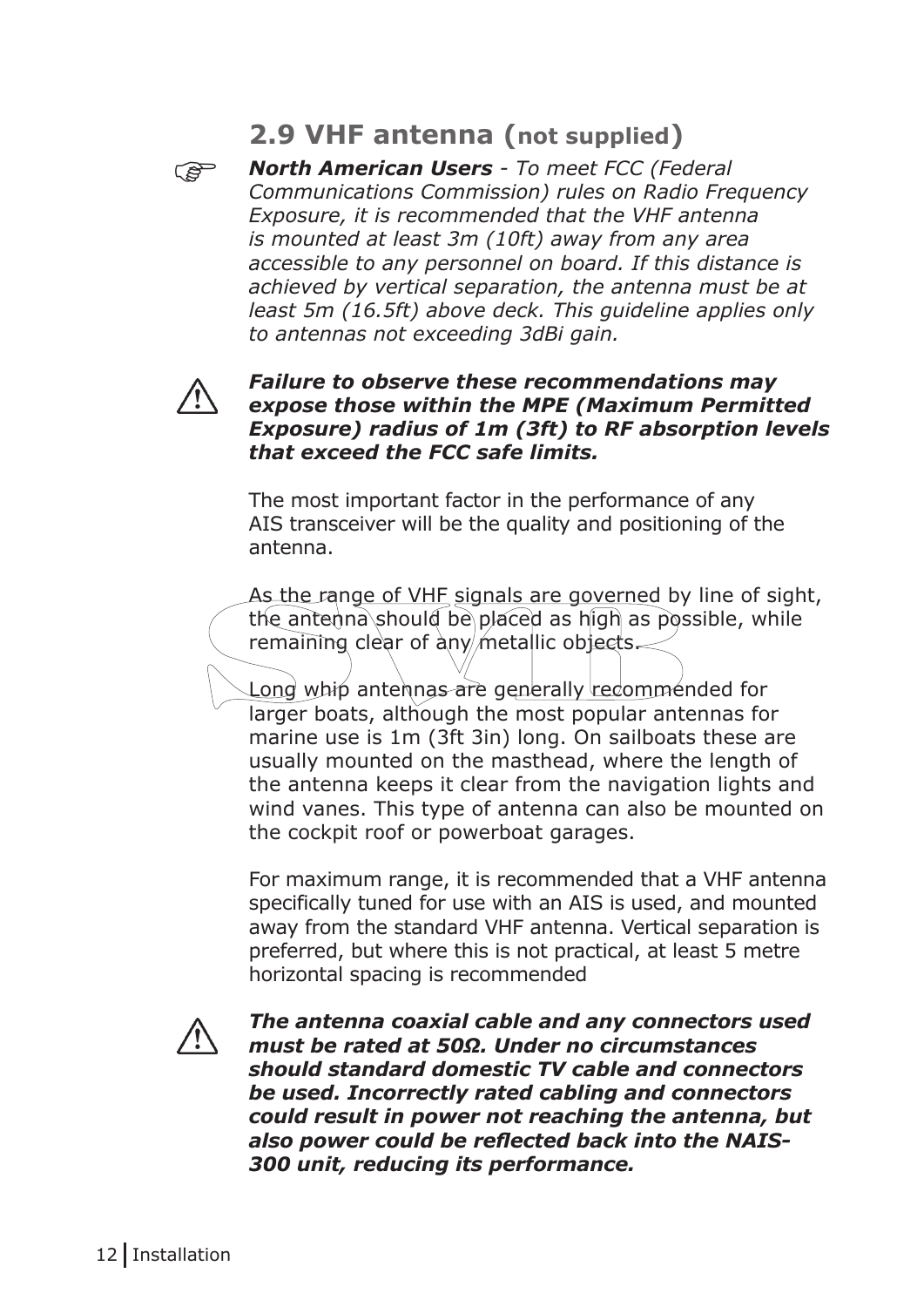The quality of any connections and integrity of the cable will directly affect the performance of the radio. Poor soldering or corrosion of the terminals can impair performance. We recommend that screw or crimp terminal type connectors are not used for any through deck fittings - a good quality waterproof solder terminal connector will be less susceptible to poor connection due to corrosion of the contacts.

To ensure the best performance of the radio, the antenna cable should be routed where it is least likely to interfere with, or receive interference from other electronic equipment, such as echo sounder transducer cables and high current carrying cables.

The antenna cable should terminate in a standard marine PL259 plug fitting. Connect the antenna plug to the socket on the side of the unit and screw the retaining collar down. Figure 2.3.

*To avoid possible water damage to the transceiver, it is recommended that all cables are looped to provide a drip path.* ි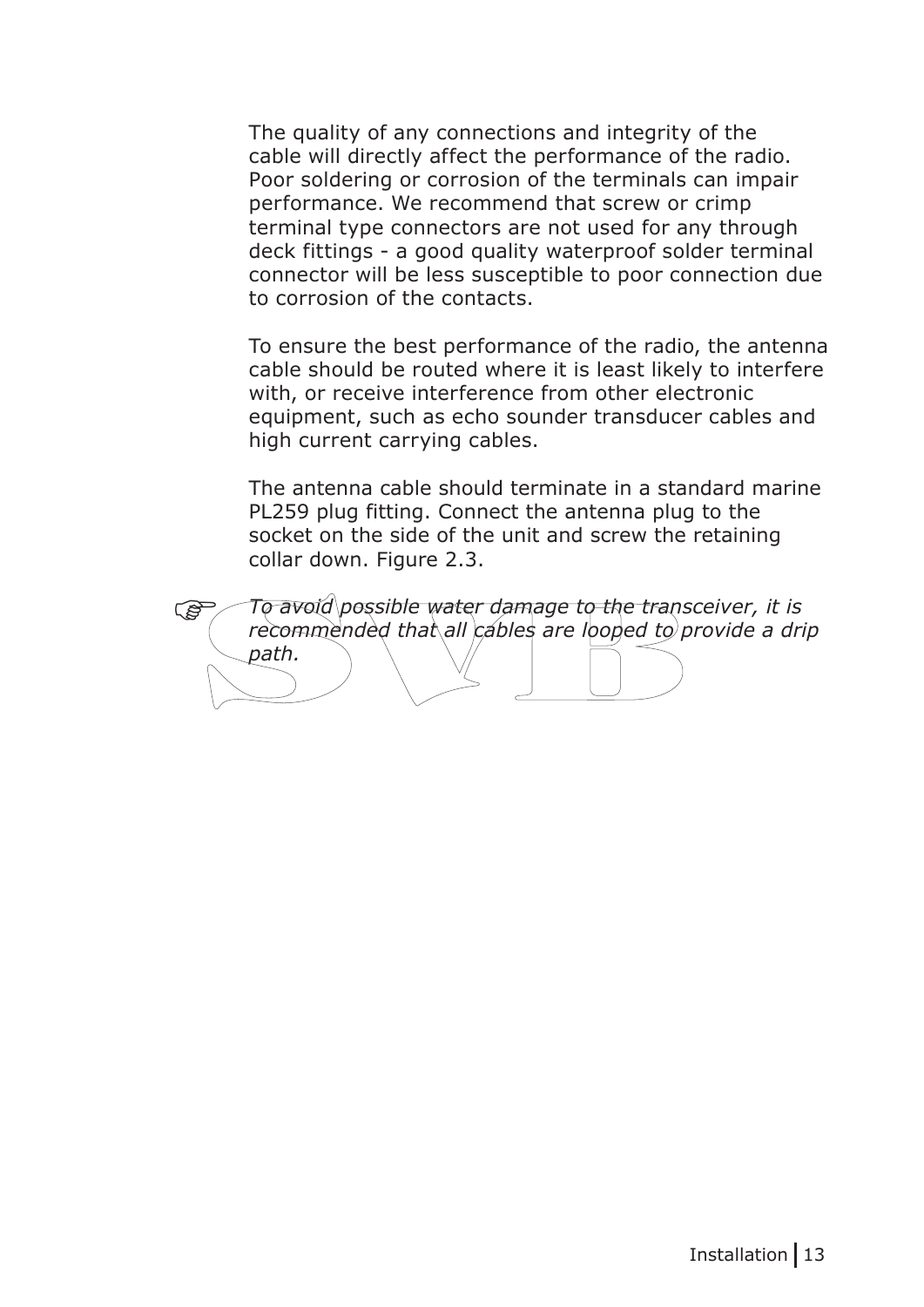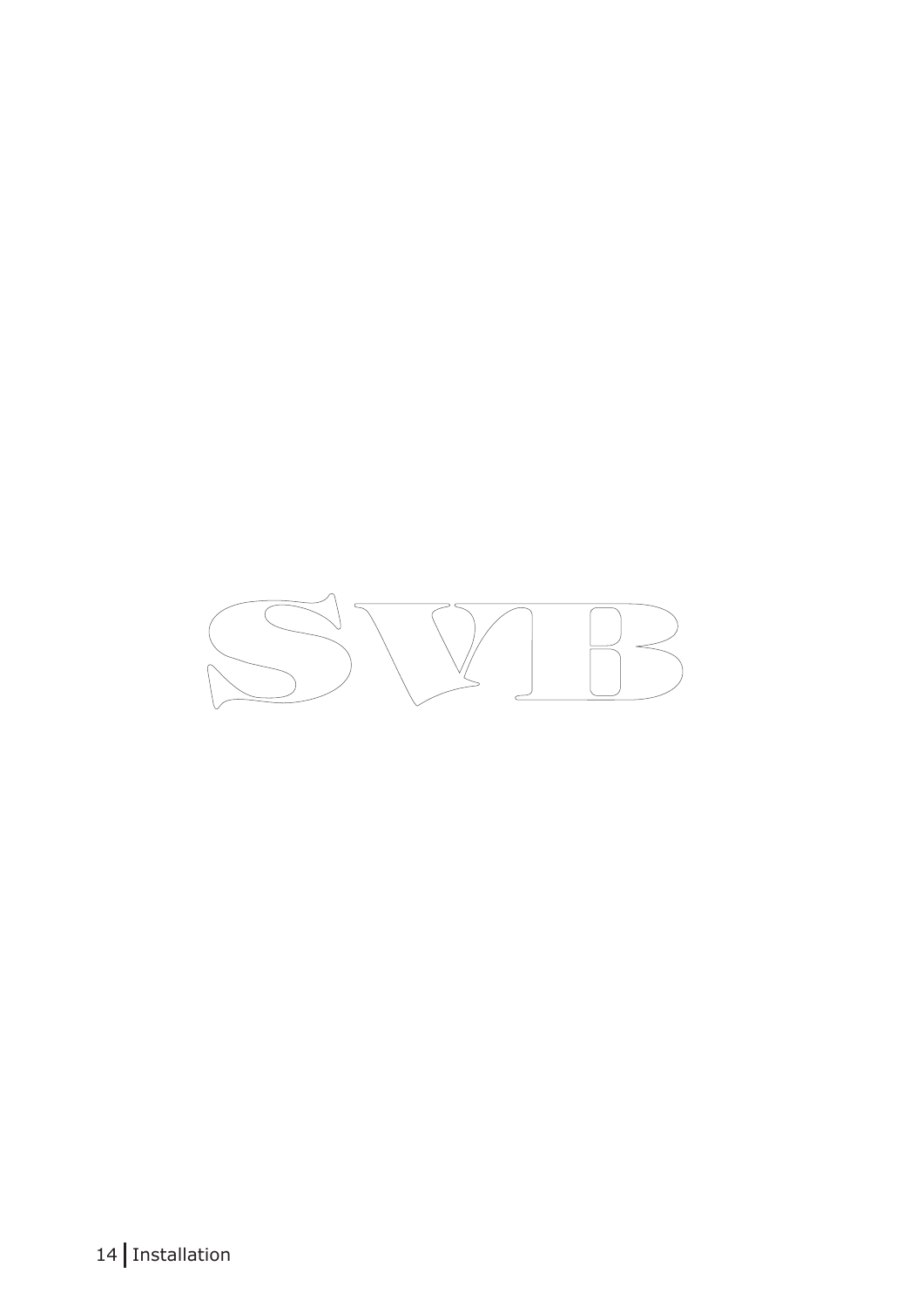## **3 Configuration**

## **3.1 General**

Before the NAIS-300 can become fully functional, it will be necessary to load the following information about your vessel into the unit:

- Vessels Name
- Call Sign
- MMSI Number
- Vessels Dimensions
- Vessel Type

In order to enter this information, you will need to connect your NAIS-300 to your PC or laptop through the supplied RS232 cable. This can be done in the comfort of your living room at home.





*If your PC or laptop does not have a serial port, and you are using a USB to serial converter, please ensure this is fully installed before proceeding.*

- **1** Insert the Installation CD into your computer and locate the "Setup.exe" file.
- **2** Double click the "Setup.exe" file to begin installation.
- **3** Follow the on screen prompts to install the .Net framework, if required.
- **4** When a security warning is displayed, Press "Install".
- **5** A Start Menu folder and shortcut will be created with the name "proAIS". This shortcut should be used to re-launch the application as required.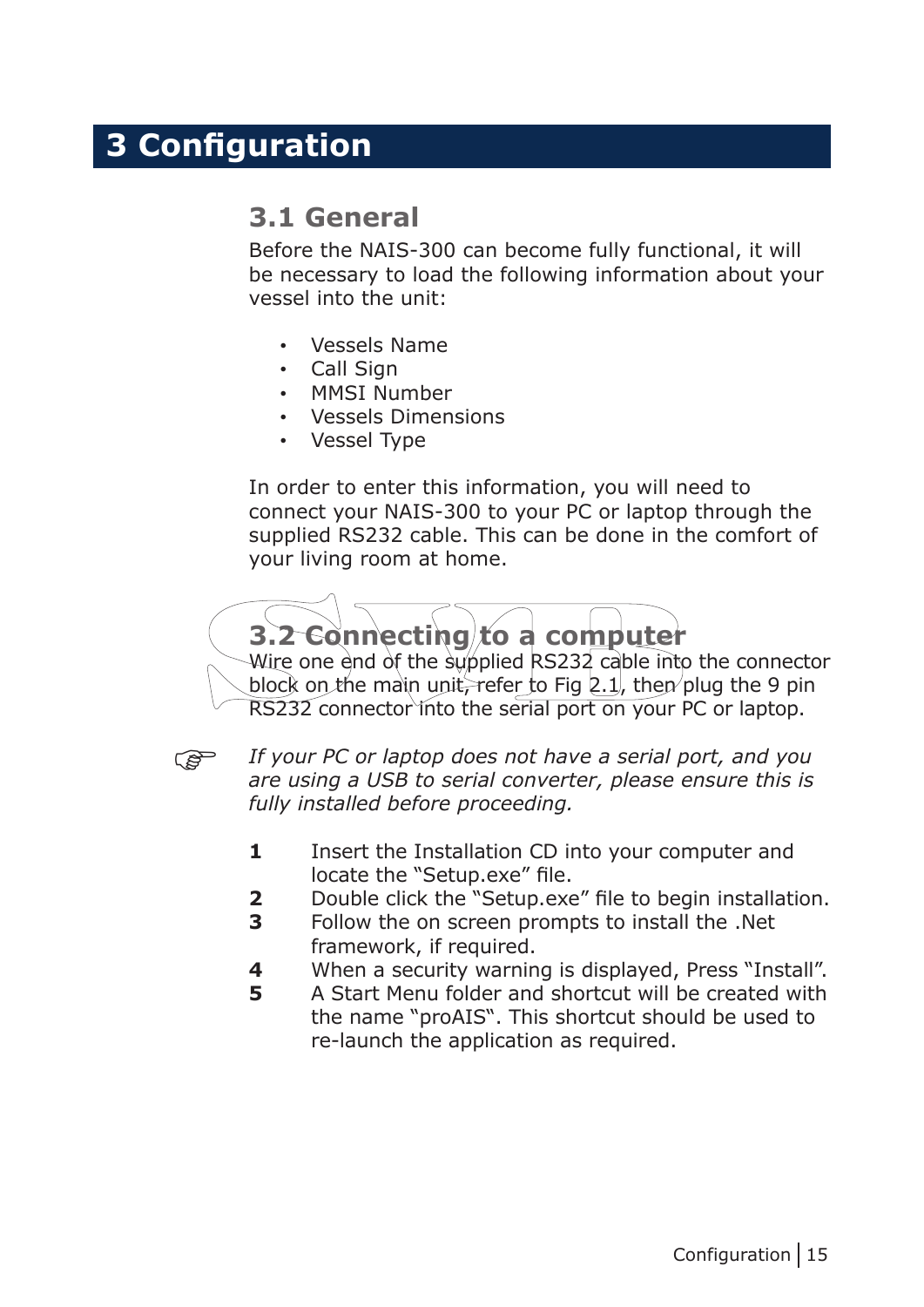

*For security reasons the MMSI of the vessel cannot be changed once programmed. Do not programme the MMSI unless you are certain you have the correct information. Please check the number entered carefully. If the MMSI programmed is incorrect the AIS transponder will need to be returned to the supplier for factory reset.*

Should it become necessary to change your MMSI, for example, if you wish to re-install your NAIS-300 into a new vessel; you will need to contact your local Navico dealer about reprogramming a new number.

*If no MMSI is entered the AIS transponder will operate in receive only mode. The vessels own position will not be transmitted. An MMSI must be entered to allow the AIS transponder to transmit its own position to other vessels.*  $\mathbb{Q}$ 

> For a more detailed description of how to configure your NAIS-300, please refer to the application user guide on the

CD supplied with the unit.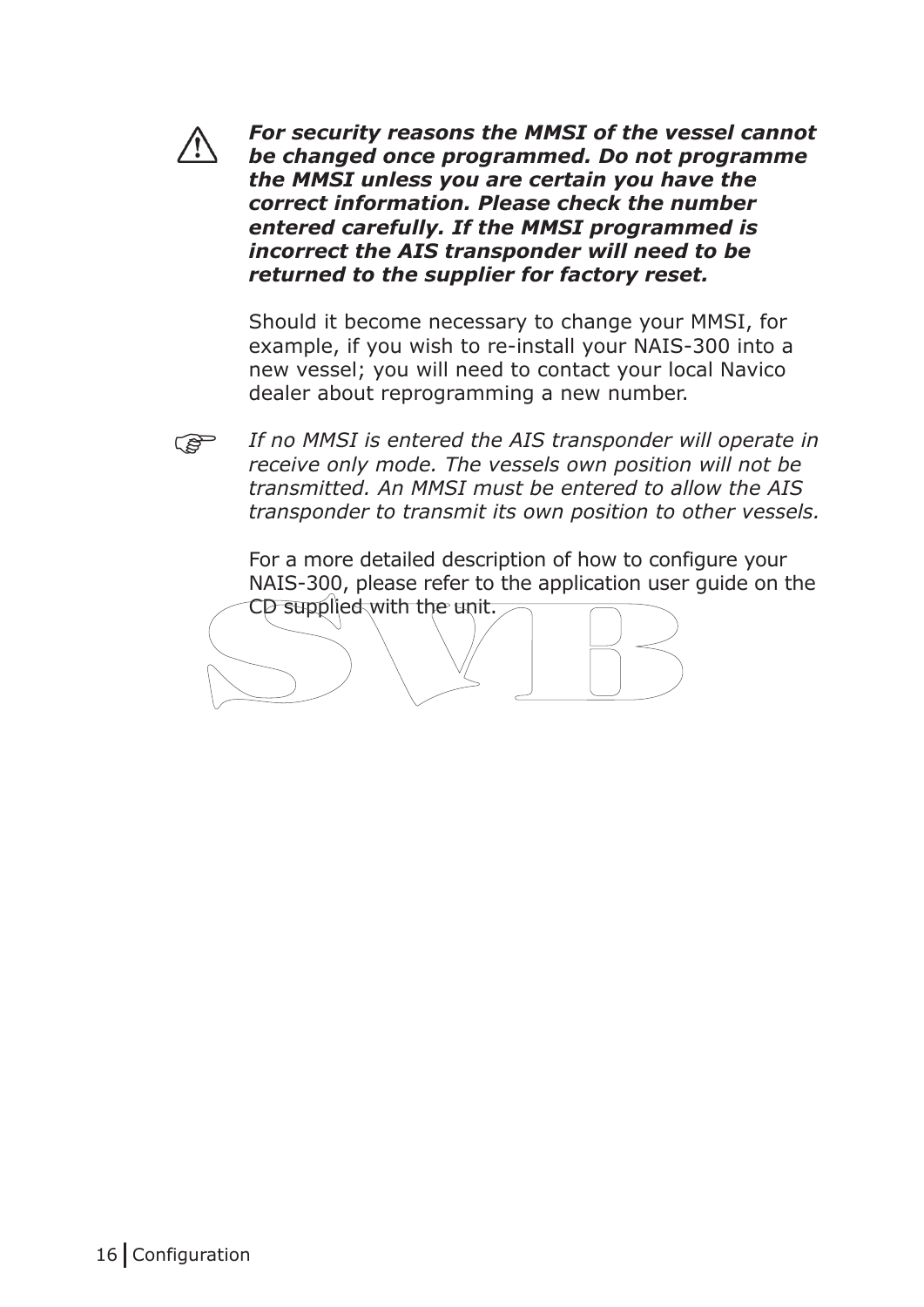## **4 Operation**

## **4.1 General**

The NAIS-300 has a limited user interface, consisting of a transmit enable/disable switch, (not supplied), and four indicators on the top of the unit, they are:

- PWR [Green] Power/GPS Lock Status/Silent Mode
- BIIT [Red] Built In Integrity Test
- TX [Yellow] Transmit
- RX [Blue] -AIS Message Received

## **4.2 Indicators**

At power up, all four LED's will light continuously for five seconds to show that they are working, then they will go into the following routines:



If, after a GPS fix, the transmitter has been disabled, (Silent Mode), the LED will flash at a rate of one second on and one second off.

#### **BIIT (Built In Integrity Test)**

The NAIS-300 is constantly monitoring and testing the integrity of the AIS transceiver.

After the initial five seconds the LED will go out. Should a fault be detected within the unit, the "BIIT" LED will start to flash. The flash sequences listed below indicate the specific faults:

1 flash - transponder not reponding

- 2 flashes transmitter fault
- 3 flashes receiver fault
- 4 flashes VHF antenna VSWR fault
- 5 flashes no GPS sensor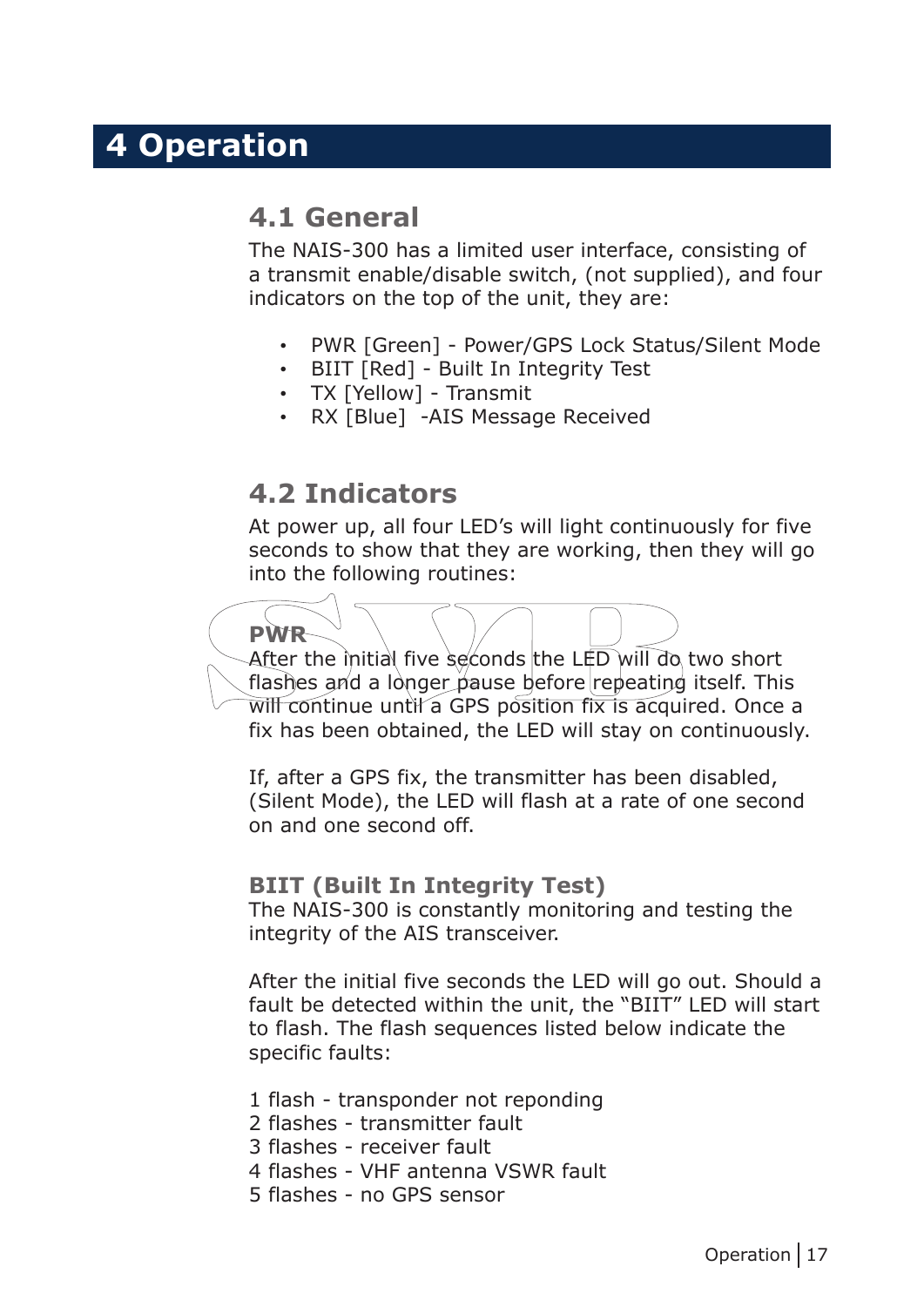6 flashes - noise threshold exceeded 7 flashes - voltage supply fault

The "BIIT" message will remain there until the fault is cleared by the NAIS-300 circuitry, or the unit has been repaired.

#### **TX**

After the initial five seconds the LED will then go out. It will light for one second every time the unit transmits its AIS data.

The LED will also light continuously if a transmitter time-out fault occurs.

#### **RX**

After the initial five seconds the LED will flash every time an AIS message is received.



To turn your transmitter off push the switch once.

The "PWR" LED on the top of the unit will start to flash at a rate of one second on and one second off. The "TX" LED will remain off

To turn your transmitter back on simply push the switch again.

This mode will be stored in the NAIS memory, therefore whatever mode you are in when power is turned off, will be the same when power is restored.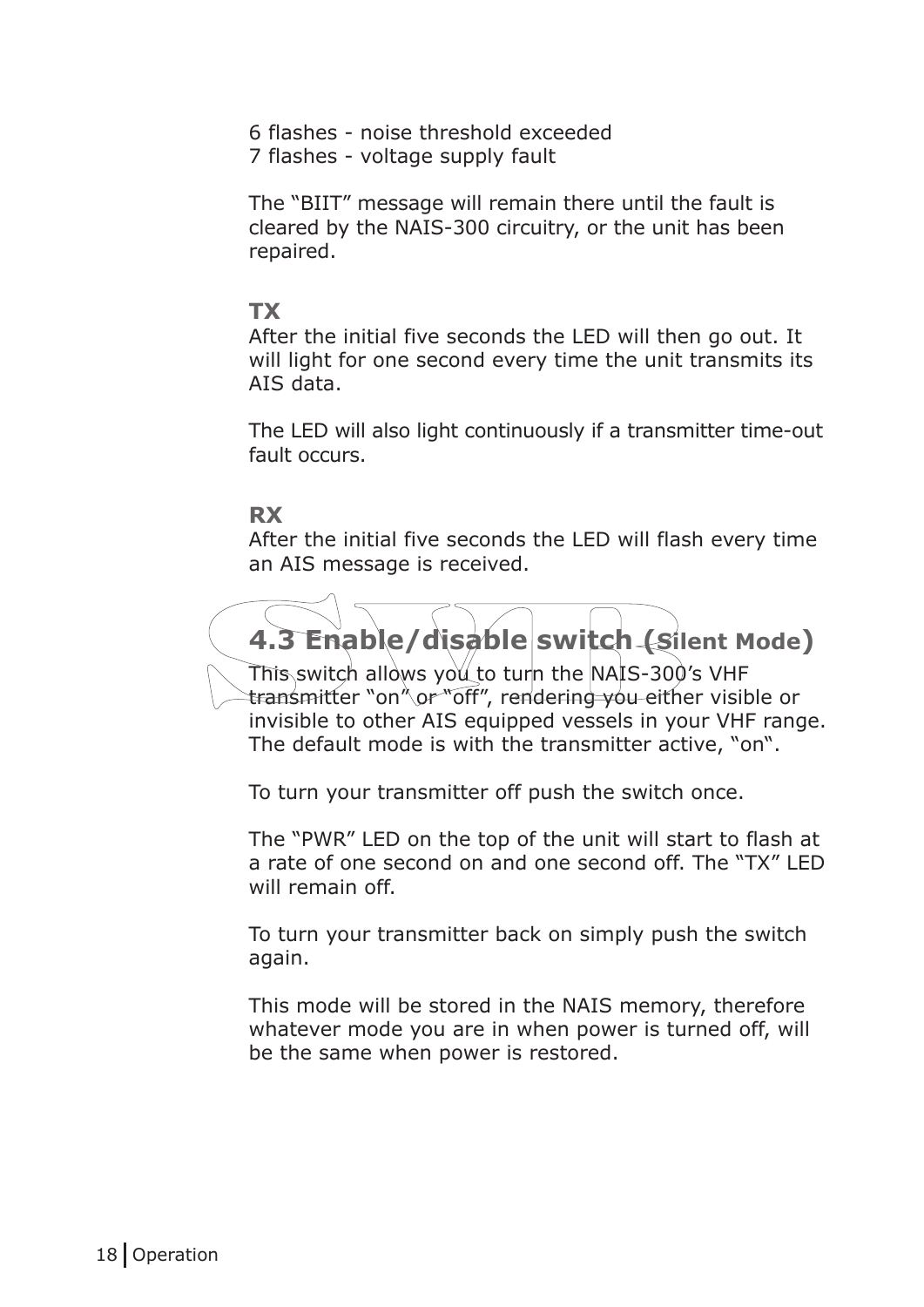# **5 Appendix**

### **5.1 Maintenance**

Periodically check that the cables are secure and that the connectors have not worked their way loose.

## **5.2 Troubleshooting**

These simple checks should be carried out before seeking technical assistance and may save time and expense.

| General<br>Symptom                                         | <b>Possible Cause</b>                                                       | Remedy                                                                         |
|------------------------------------------------------------|-----------------------------------------------------------------------------|--------------------------------------------------------------------------------|
| Unit will not<br>switch on                                 | • Faulty connector<br>to power<br>• Fuse has blown                          | • Check power<br>connection<br>• Replace fuse and check<br>power supply        |
| No GPS<br>$\overline{\text{Position}}$ fix $\overline{\ }$ | • Antenna or cable<br>problem                                               | • Check antenna cable<br>and connections                                       |
| No AIS<br>transmission                                     | • MMSI not<br>entered<br>Transmit disabled                                  | Enter-MMSI number<br>(see chapter 3)<br>• Enable Transmit (see<br>section 4.3) |
| No reception of<br>NMEA0183-HS                             | $\overline{\phantom{a}}$ RS232 cable<br>problem<br>• RS485 cable<br>problem | • Check cables                                                                 |
| No reception<br>of SimNet/<br><b>NMEA2000</b><br>data      | • SimNet/NMEA<br>cable problem                                              | • Check SimNet/NMEA<br>cables<br>• Check power cables                          |

## **5.3 Accessories**

The following accessories are available from local Navico agents:

VA14\* VHF AIS antenna - S/S whip with 20 metres Cable, terminated in a PL259 plug.

\* *One off required for operation*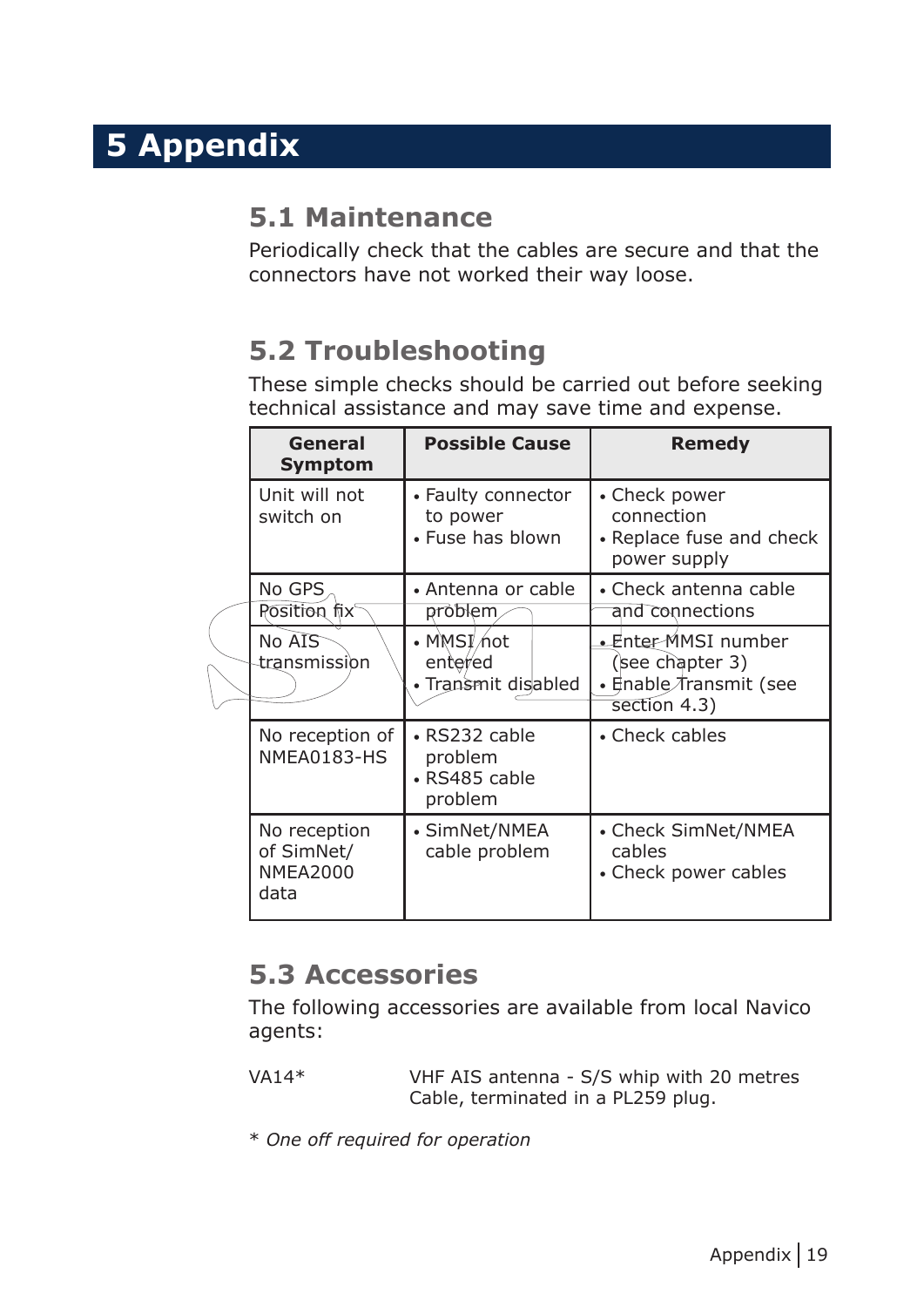## **5.4 Product specifications**

#### **AIS Type**

Class B for use on non-SOLAS craft

**VHF Receiver**

| Receiver type<br>Sensitivity<br>Transmit power<br>Type Approval Meets<br><b>GPS Receiver</b> | Dual TDMA (shared DSC)<br>< -107dBm for 20% PER<br>2Watt<br>IEC62287-1 |
|----------------------------------------------------------------------------------------------|------------------------------------------------------------------------|
| Model:                                                                                       | NAVICO GPS 1330-N                                                      |
| Receiver type                                                                                | Integral 16 channel receiver                                           |
| Weight (with cable):                                                                         | $225$ g $(8$ oz.)                                                      |
| Power supply:                                                                                | via NAIS-300                                                           |
| GPS dynamics:                                                                                | 950 m/s (2125 mph) acceleration 4G                                     |
| Operating<br>temperature:                                                                    | 0 to 60°C (32 to 140°F)                                                |
| Re-acquisition<br>times:                                                                     | 2 sec typical (<10 sec blockage)                                       |
| ITEF* (warm start):__                                                                        | $<$ 38 sec                                                             |
| ∓IEF <sup>*</sup> (cold start):                                                              | $\leqslant$ 45 sec                                                     |
| Update rate:                                                                                 | Typically every second once fix<br>established                         |
| Output:                                                                                      | 50 ohms / SMA                                                          |
| Case:                                                                                        | UV stable plastic radome                                               |
| Environment:                                                                                 | IPX7                                                                   |
| Connector:                                                                                   | <b>SMA</b>                                                             |
| <b>EMC</b>                                                                                   |                                                                        |
| IEC60945                                                                                     |                                                                        |
| Power<br>Voltage<br>Current<br>SimNet/NMEA2000                                               | $10.8 - 15.6$ VDC<br>< 0.5A<br>Network load 1                          |
| Connectors                                                                                   |                                                                        |
| <b>VHF Antenna</b><br>GPS Antenna                                                            | <b>PL259</b><br><b>SMA</b>                                             |
| <b>Compass mounting</b>                                                                      |                                                                        |
| Safe distance                                                                                | 0.3m                                                                   |
| <b>Environmental</b><br>Waterproofing                                                        | IP67                                                                   |
| <b>Temperature range</b>                                                                     |                                                                        |
| Operational<br>Storage                                                                       | $-15^{\circ}$ C to $+55^{\circ}$ C<br>-40°C to +85°C                   |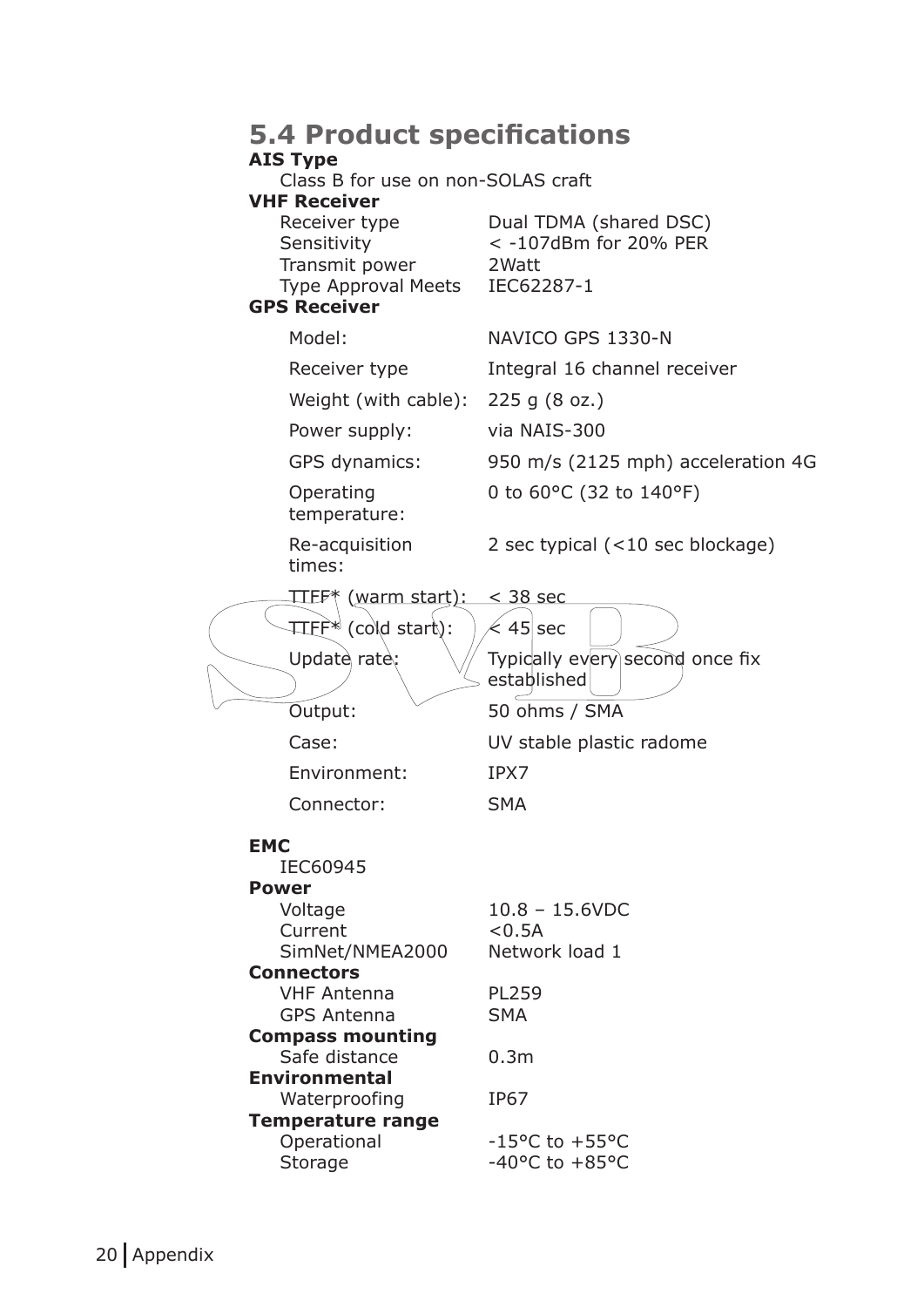# **Physical**

 $Weight$ 

210mm x 130mm x 73.5mm<br>650g

#### **Interfaces**

#### **NMEA0183-HS**

| Out | 38kbaud VDM, VDO, RMC, ALR               |  |
|-----|------------------------------------------|--|
| In  | 38kbaud for configuration & testing only |  |

#### **SimNet/NMEA2000 PGN's**

|       | NMEA2000 Mandatory PGNs             |
|-------|-------------------------------------|
| 59392 | ISO Acknowledgment                  |
| 59904 | <b>ISO Request</b>                  |
| 60928 | ISO Address Claim                   |
|       | 126996 NMEA2000 Product Information |

#### **NMEA2000 Data PGNs**

| 126992 | System Time               |
|--------|---------------------------|
| 129025 | Position, "Rapid Update"  |
| 129026 | COG & SOG, "Rapid Update" |

#### **NMEA2000 AIS PGNs**

| 129038 | Class A Position Report                |
|--------|----------------------------------------|
| 129039 | <b>AClass B Position Report</b>        |
| 129040 | Class B Extended Position-Report       |
| 129792 | DGNSS Broadcast Binary Message         |
| 129793 | UTC and Date Report                    |
| 129794 | Class A Static and Voyage Related Data |
| 129795 | Addressed Binary Message               |
| 129796 | Acknowledge                            |
| 129797 | <b>Binary Broadcast Message</b>        |
| 129798 | <b>SAR Aircraft Position Report</b>    |
| 129800 | UTC/Date Enguiry                       |
| 129801 | Addressed Safety Message               |
| 129802 | <b>Broadcast Safety Message</b>        |
| 129803 | Interrogation                          |
| 129804 | Assignment Mode Command                |
| 129805 | Data Link Management Message           |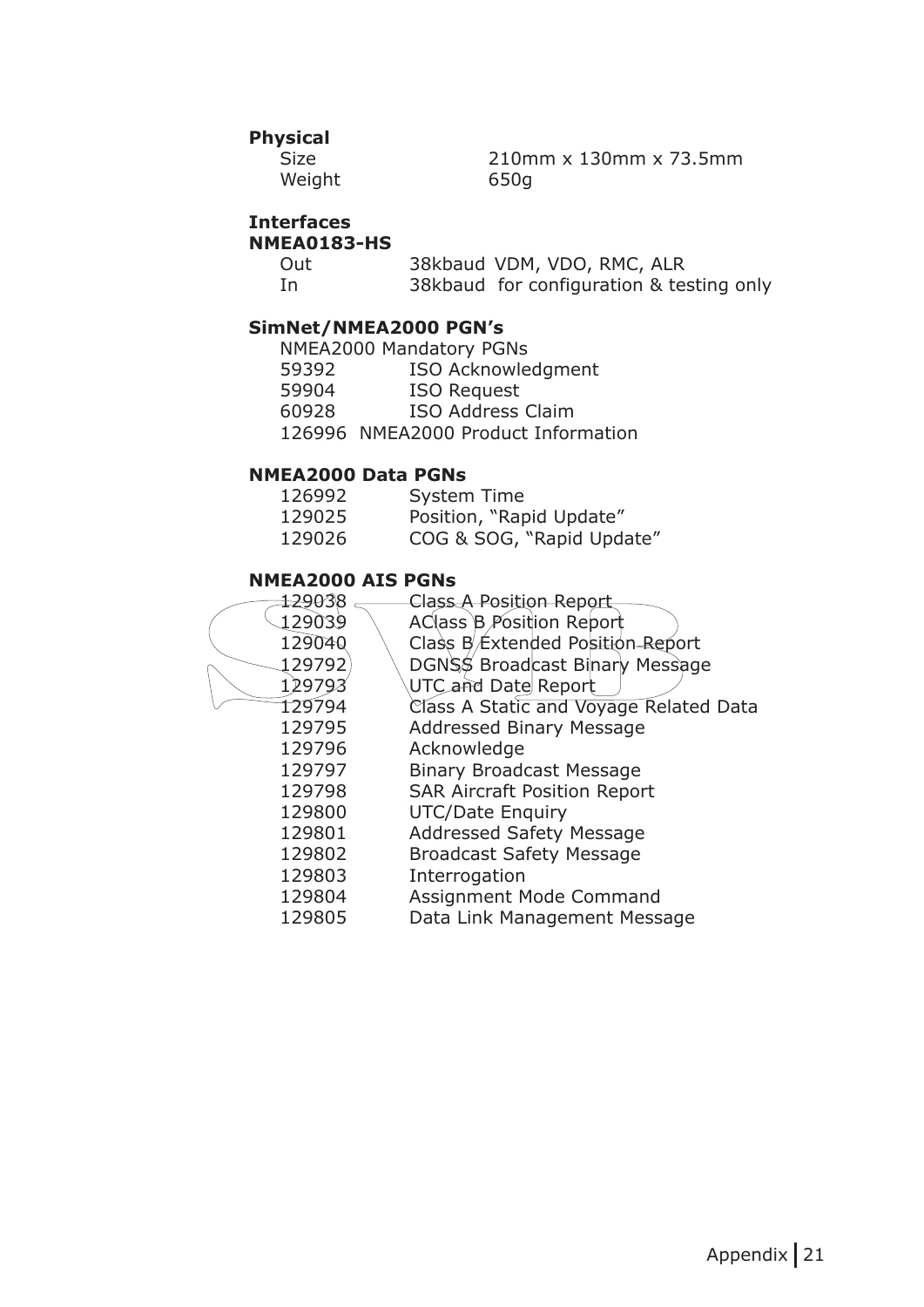## **5.5 Dimensions**





*Figure 5.2 - Navico GPS 1330-N Antenna dimensions*

## **5.6 Service and warranty**

If it is necessary to have a unit repaired, please contact your local authorized dealer. For worldwide warranty details and a list of authorised Navico agents please refer to the Warranty Card supplied with this unit.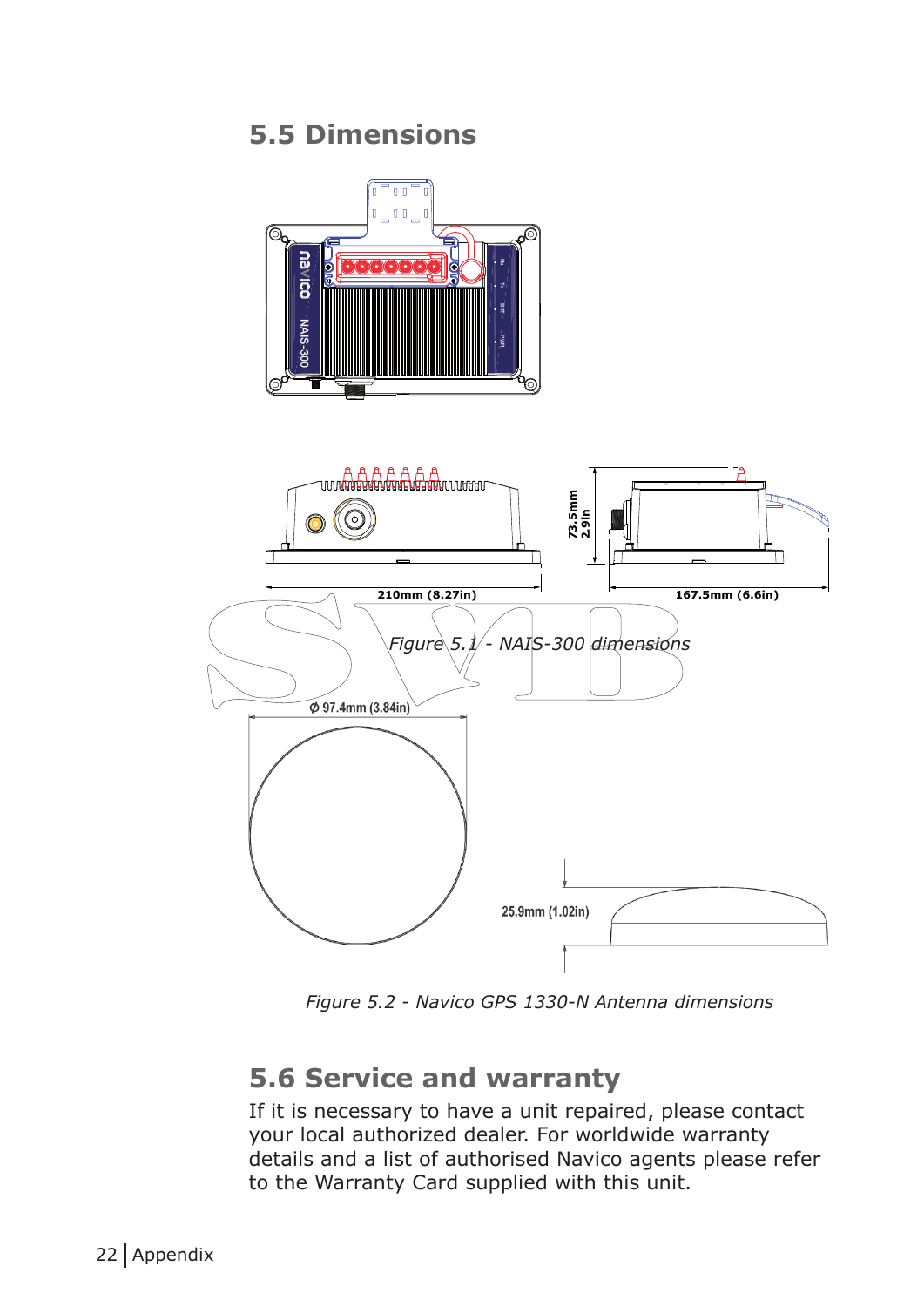## English Hereby, Navico AS declares that this NAIS-300 is in compliance with the **5.7 Declaration of Conformity (EU)**

Finnish Navico AS vakuuttaa täten että NAIS-300 tyyppinen laite on direktiivin

essential requirements and other relevant provisions of Directive 1999/5/EC.

|            | 1999/5/EY oleellisten vaatimusten ja sitä koskevien direktiivin muiden ehtojen<br>mukainen.                                                                                                         |
|------------|-----------------------------------------------------------------------------------------------------------------------------------------------------------------------------------------------------|
| Dutch      | Hierbij verklaart Navico AS dat het toestel NAIS-300 in overeenstemming is<br>met de essentiële eisen en de andere relevante bepalingen van richtlijn 1999/5/<br>EG.                                |
| French     | Par la présente, Navico AS déclare que ce NAIS-300 est conforme aux exigences<br>essentielles et aux autres dispositions de la directive 1999/5/CE qui lui sont<br>applicables.                     |
| Swedish    | Härmed intygar Navico AS att denna NAIS-300 står i överensstämmelse med<br>de väsentliga egenskapskrav och övriga relevanta bestämmelser som framgår av<br>direktiv 1999/5/EG.                      |
| Danish     | Undertegnede Navico AS erklærer herved, at følgende udstyr NAIS-300<br>overholder de væsentlige krav og øvrige relevante krav i direktiv 1999/5/EF.                                                 |
| German     | Hiermit erklärt Navico AS, dass sich dieses NAIS-300 in Übereinstimmung mit<br>den grundlegenden Anforderungen und den anderen relevanten Vorschriften der<br>Richtlinie 1999/5/EG befindet. (BMWi) |
| Greek      | Με την παρουσα Navico AS δηλωνει οτι NAIS-300 συμμορφωνεται προς<br>τις ουσιωδεις απαιτησεις και τις λοιπες σχετικες διαταξεις της οδηγιας<br>1999/5/EK.                                            |
| Italian    | Con la presente Navico AS dichiara che questo NAIS-300 è conforme ai<br>requisiti essenziali ed alle altre disposizioni pertinenti stabilite dalla direttiva<br>1999/5/CE.                          |
| Spanish    | Por medio de la presente Navico AS declara que el NAIS-300 cumple con los<br>requisitos esenciales y cualesquiera otras disposiciones aplicables o exigibles de<br>la Directiva 1999/5/CE.          |
| Portuguese | Navico AS declara que este NAIS-300 está conforme com os requisitos<br>essenciais e outras provisões da Directiva 1999/5/CE.                                                                        |

*The equipment named in this declaration, is intended for use in international waters as well as coastal sea areas, and inland waterways administered by countries of the E.U. and E.E.A.*

Website – www.simrad-yachting.com

т